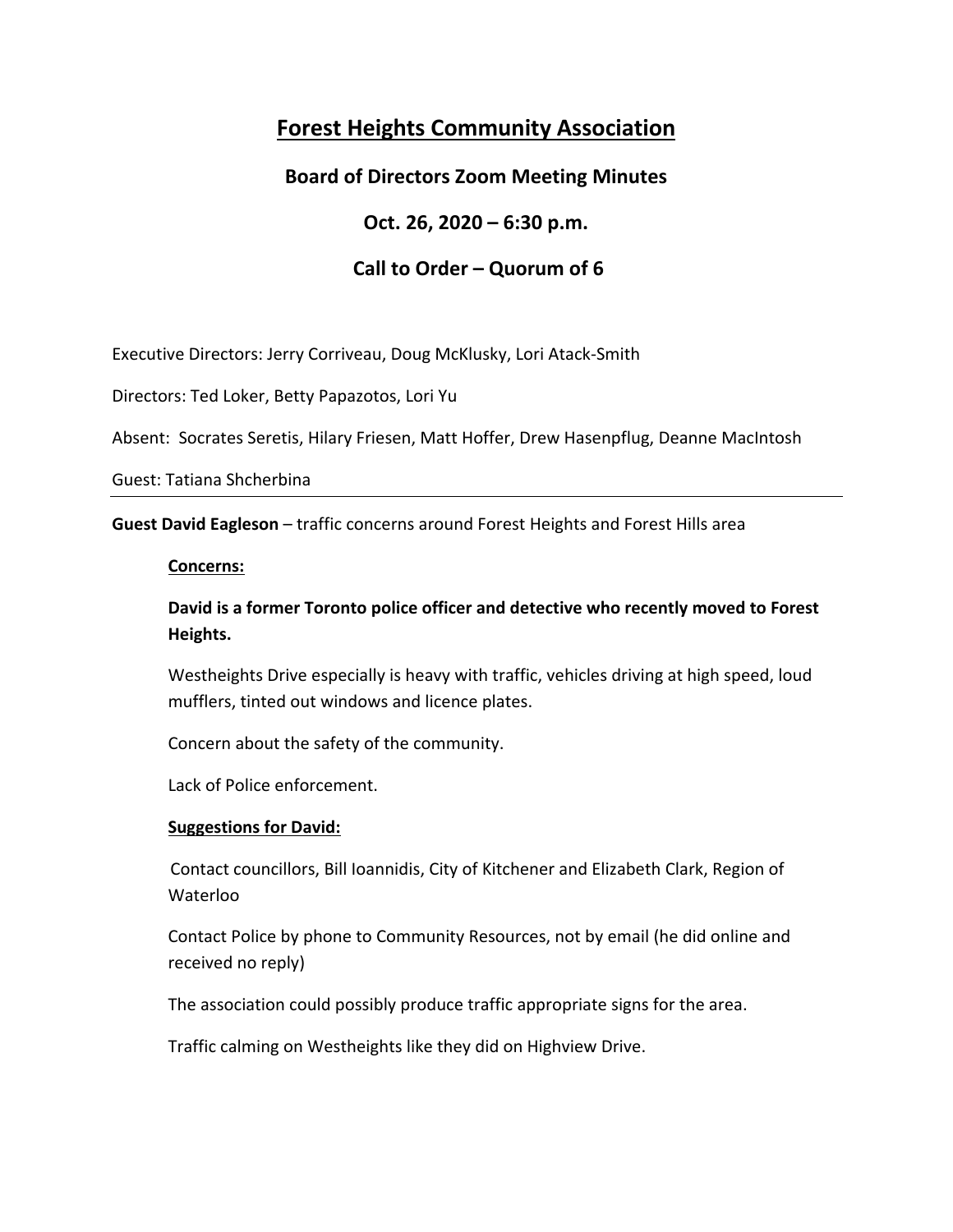\*David inquired about what the association does and that he was interested in having a role with us. Jerry advised him that he would contact him separately to discuss his interest.

#### **Guest Nathan Moore of Recess Guardians**, not for profit organization with school initiative.

The office was opened about 2 years ago. Before Covid-19, they worked with grade 4 or 5 students with games they would then share with the younger students in the school. This provides the older students the opportunity to be leaders, and lets ones that normally don't get picked, to shine. It reduces bullying and improves inclusion. "Activate" is a new program launched in January which includes a half day of training. The students love the program but it needs to keep changing and evolving to keep the interest going, which is the challenge over time. They would like to provide a new box four times a year in line with the seasons. The school year has started and he wants to bring back the Recess Guardians again. Due to Covid‐ 19 the students now have to run games in their own classrooms. They would like to continue in Nov, then March and May. The program is free but the boxes are not. They want to sign up Driftwood Park P.S. with 1 set and Forest Hill P.S. with 2 sets. The cost per box is \$200.00 with four throughout the year per classroom totalling \$800.00 each. The total cost between the two schools is approx. \$2400. Recess Guardians is run by former principal Bill Shouldice, and Nathan advised that they are approved by the WDPSB school board. They work with the individual classroom teachers that are interested. You can check out their website at recessguardians.org. Nathan agreed to send us the names of the teachers for each school. Doug will follow‐up with these teachers.

1. September Meeting Minutes – Motion to adopt the minutes – Moved by Doug; Seconded by Lori A. CARRIED

2. Business Arising

Code of Conduct bylaw  $7 -$  See #7 Fischer Park

#### 3. President Update by Jerry

Pizza with Santa Christmas event – officially not happening this year

Fischer Courts‐Forest Heights – proposal with the public school board – Doug reported at the last meeting that the city grant was not approved. We didn't really this grant..\$10.000.00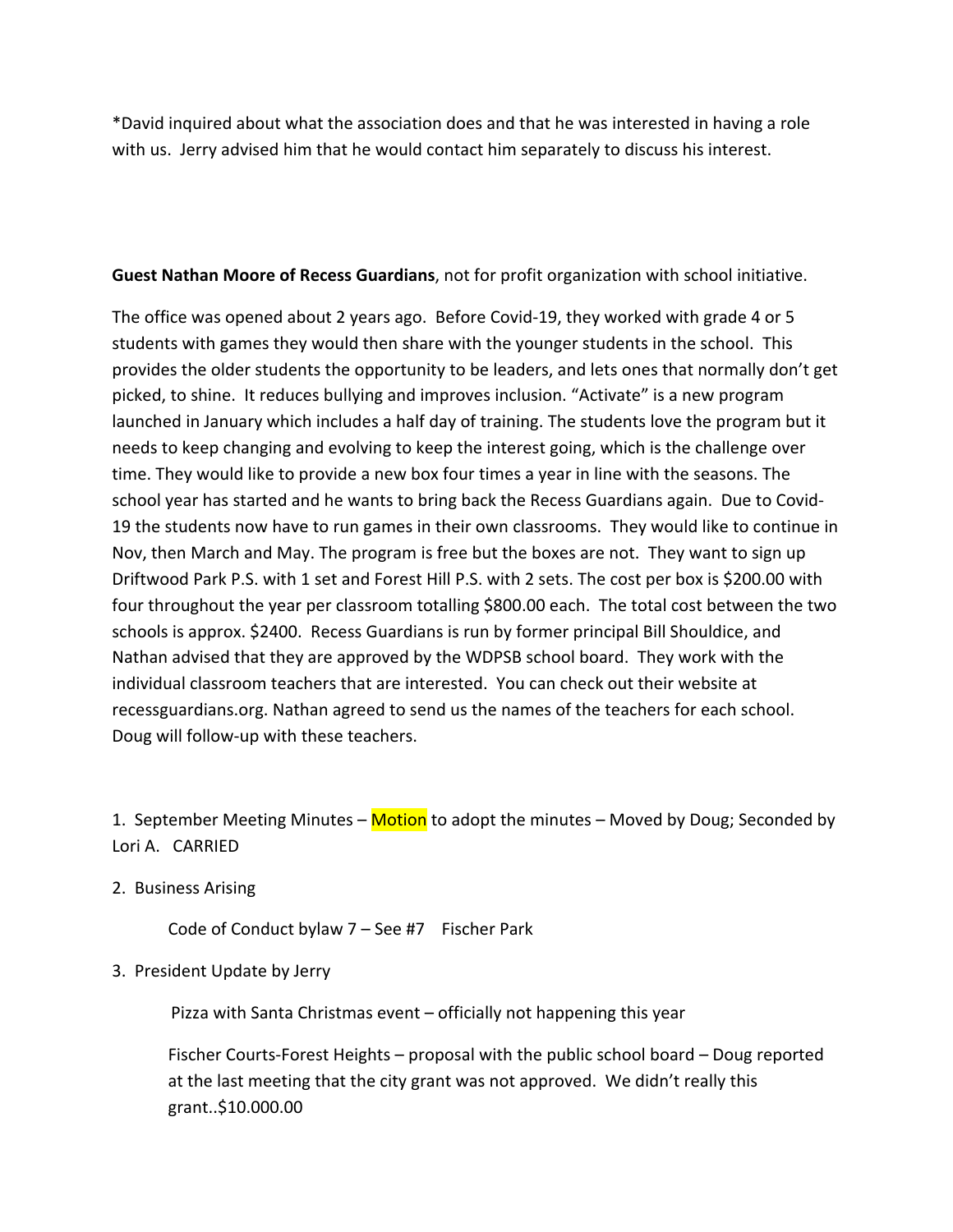Fischer Courts‐Forest Heights ‐ partnership with the WRDSB Matthew Gerard, Coordinator Superintendent, Business Services and Treasurer – he has asked Ian Gaudet to organize a follow up meeting with similar participants from our last meeting that we hosted at the community centre. (Board, City and FHCA) He advised that he needed to engage our communities and stakeholders, and that we can move this forward with appropriate engagement and a well developed plan.

Pickleball survey (sent out to everyone) – Kaufman and Highland Courts options; owned by the city. Expect to hear results at some point. 300 completed –200 by tennis players and 100 by pickleball players so far.

4. VP Doug – School Telucki Bursaries ‐ Forest Heights Collegiate Institute and Resurrection H.S. ‐ \$500.00 each paid as per our budget. There will be a universal commencement end of Nov. Doug will not likely be presenting online.

Doug went and looked at St. Mary's H.S. outdoor exercise equipment – the cost was approx \$30,000. The City donated the concrete pad. It was located in an area with good access right off the parking lot. An ideal location for our area would be around the skate park, courts, library, pool, playing fields. We would also hope to get the City to donate the concrete pad if we go forward with this project.

Doug suggests one major project a year. The two major projects being the Fischer Courts‐Forest Heights, and the outdoor fitness equipment. Jerry mentioned that if we are simply transferring funds for the projects that they would not be complicated.

Jerry doesn't want to sit on the money we have built up over the years and would like to invest it into the community sooner than later. In any likely case the pickleball investment would be on either school or city land. Same for the outdoor fitness equipment.

5. Treasurer Hilary – financial reports ‐ Hilary was not able to attend the meeting.

### 6. Fitness Programs – Jerry

FHCC – we proposed Monday‐Pilates and Friday‐Yoga – two classes. Yet to actually receive the registration codes, etc. We had to submit a recovery plan for each. Start date was to be Nov 2<sup>nd</sup> and  $6<sup>th</sup>$  but not going to happen and is not advertised yet. The centre is still open 9-1, with not much going on. The gym empty most of the time and we could be using it. We are still being denied access to our building to host our seniors programs in the gym. The City is also being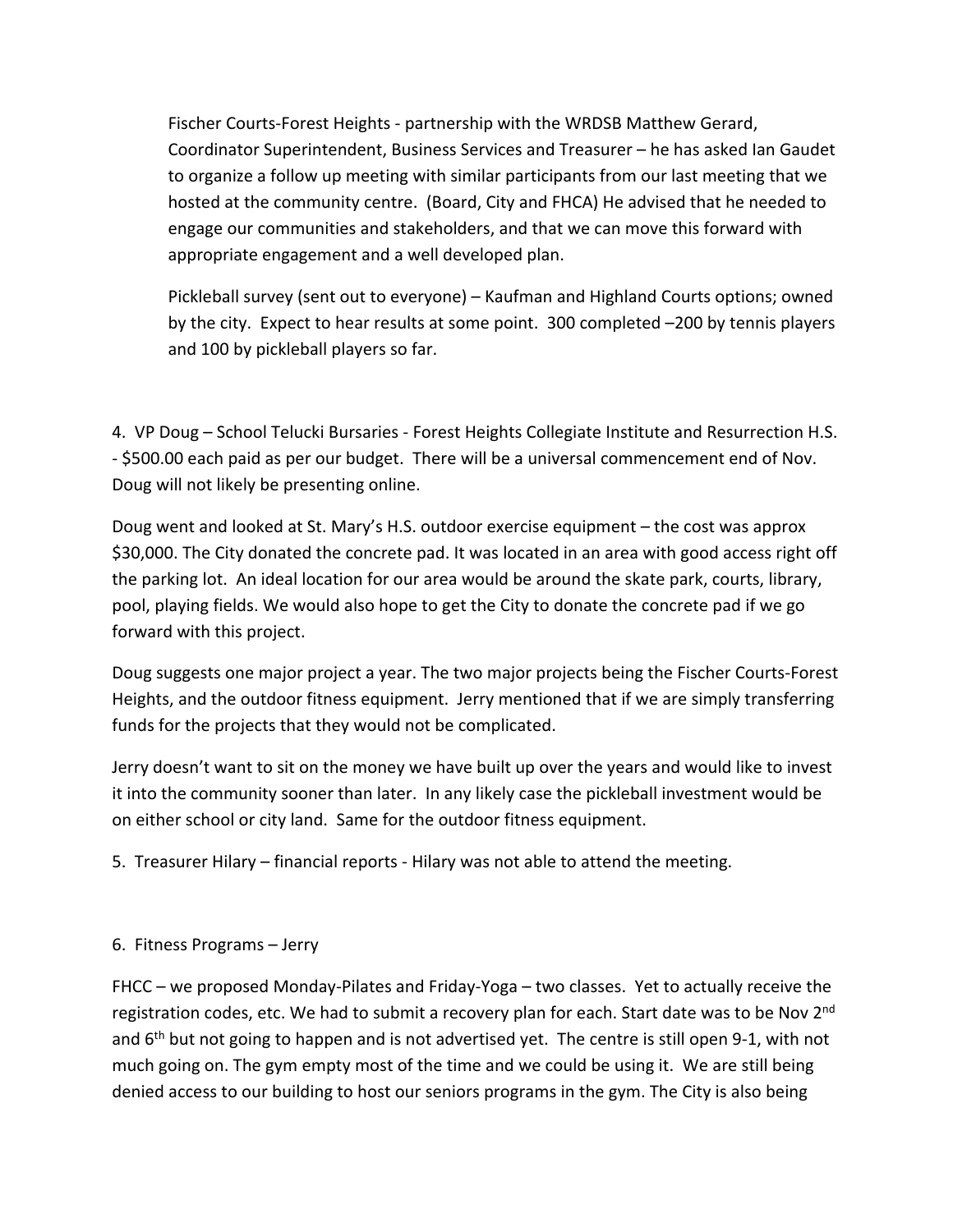unreasonable on rules for pickleball insisting only singles could play. We need to play doubles while wearing masks—this should convince the City we would be safe.

The City was offering a Bubble program which was tried out at four other community centres, where families (same household) would sign up online to use the gym at a 40 minute designated time, but with no equipment provided. It was not successful. BUBBLE IS A BUST!

Glencairn Church – Gym Rental – Jerry investigated renting the gym for indoor Pickleball. It was available but decided not something we want to take on. The rental contract was over \$1200 for seven weeks, with protocols, and bring your own nets, etc., plus insurance. These things were too just much.

Jerry says we should take a pause for programs and wait for the new year. Board members agreed.

Lori A. says the problem with programs throughout the day lies in the cleaning between groups. Who will do it?

A program from the YMCA of Three Rivers Immigrant Services called Connect LINK is looking for volunteers to support newcomers to Canada that are living in our neighbourhood. Ted advised that he will advertise it on FHCA website. **DONE. Thanks Ted**! Doug suggested that help from the members to share this site would be appreciated.

7. Code of Conduct By‐Law amended – Motion moved by Doug – Seconded by Betty, Lori Y. CARRIED (To clarify this is for our organizational leaders/volunteers/directors…not aimed at program participants)

8. Other Business or items – Open discussion

#### **Recess Guardians:**

Doug would like to hear from the teachers/principal's involved regarding the program prior to a Board decision. The dollar amount for donation is larger than expected (Jerry was under the impression that it would be \$400 for two boxes), but if it is a great benefit for the kids, and as they struggle with the restrictions of Covid‐19, it may be worth it. Doug will check it out when/if Jerry gets the information from Nathan. Board decision to follow. Jerry will advise Nathan we are considering his request.